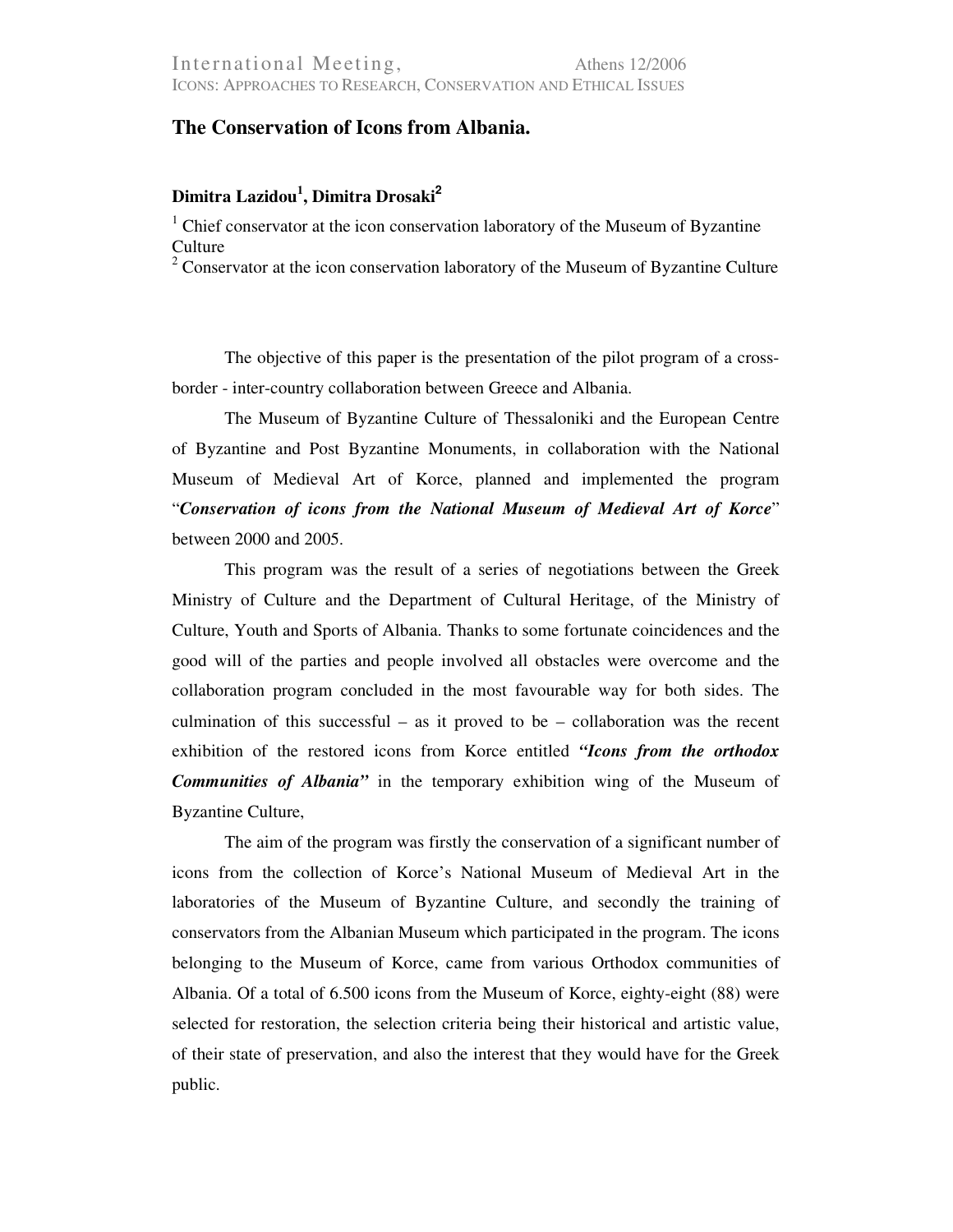## International Meeting, Athens 12/2006 ICONS: APPROACHES TO RESEARCH, CONSERVATION AND ETHICAL ISSUES

Τhe conservators from the Museum of Korce, the majority of them Fine Arts graduates, participated throughout the icon conservation program. Training and familiarizing them with new methods of conservation and the specialised technological equipment used by the Museum of Byzantine Culture's icon conservation laboratory, was the second objective of this program.

In studying the pathology of the icons, the type and the extent of their deteriorations was ascertained, attesting to the inadequate environmental conditions in which they had been preserved. The problems were made worse by drastic conservation interventions, botched chromatic completions and over-paintings carried out in the past.

After studying the state of preservation of all of the icons and evaluating the remaining obligations of the laboratory to the program, it was jointly concluded that the project was an extremely demanding one. The initial concern of the laboratory personnel was to organize and prepare the laboratory for receiving such a large number of icons, and also to coordinate the multiple stages of the total conservation process.

The conservation process began with a line of essential predetermined stages which were relevant to all the icons.

In order to record and document the pathology of icons, each was separately subject to optical observation and macroscopic study. The main problems observed derived from the natural ageing of materials and involved broken, decayed and burnt wooden supports, severe infestation by wood eating insects, detachments and losses of the preparation and paint layers, and hard and oxidised varnishes.

Conservation treatment proved to be more difficult in certain icons which had undergone drastic conservation interventions in the past. Non-homogeneous and offhand cleaning, discoloration of paint layers, uneven application of varnishes, fixings with unknown materials, extensive plastering and botched aesthetic restoration were among the types of damage of human cause. The lack of documentation regarding the quality and application technique of the materials used in these interventions made dealing with the problems still more complicated.

The Museum of Byzantine Culture's icon conservation laboratory has the capability to implement certain non- destructive diagnostic methods of analysis, in